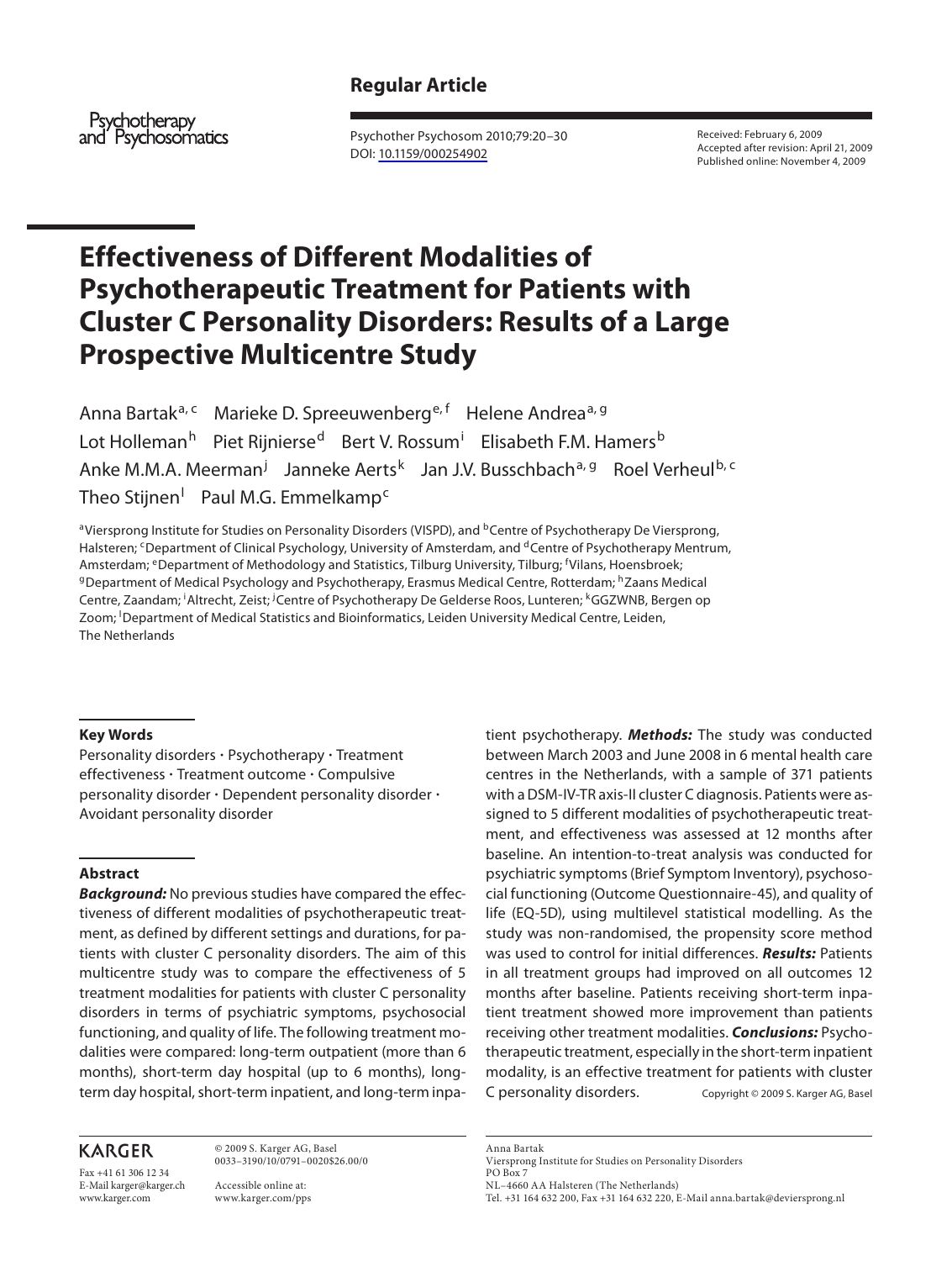# **Introduction**

 An estimated 2.6% of the general population is affected by cluster C personality disorders (PD): avoidant, dependent, and obsessive-compulsive PD [1]. This cluster of PD is associated with significant functional impairment [2–4] and a high economic burden [5], yet studies investigating treatment effectiveness in this patient population are scarce [6]. As in research on other psychological disorders [e.g. 7], the available studies on cluster C PD typically compare treatments that are identical in treatment setting and duration. Investigators have compared different outpatient treatments [8-13], different day hospital treatments [14, 15], and different inpatient treatments [16, 17]. One recent study in Norway [18] compared outpatient and day hospital treatment for patients with all forms of PD, and found no significant superiority of one treatment over another at 8 months after the start of treatment. However, so far, no study has compared the effectiveness of treatments across widely differing settings and durations. In this article, treatment modality was specified as a combination of treatment setting (i.e. outpatient, day hospital, or inpatient) and duration (i.e. short term or long term), as these are the most important aspects regarding treatment costs, a crucial aspect in times of restricted health care budgets.

 It is likely that one of the reasons this comparison has not been undertaken previously is the difficulty of random assignment to different treatment modalities in clinical samples due to practical or ethical constraints [19]. Furthermore, even if researchers were successful in setting up and starting a randomised treatment modality study, its external validity would be doubtful because a high number of patients would refuse to participate [e.g. 20]. Therefore, quasi-experimental studies using statistical correction models to counter selection bias are increasingly being found in the literature [e.g. 21–24 ].

 The aim of the present quasi-experimental study was to compare the effectiveness of different treatment modalities for patients with cluster C PD in a naturalistic setting, thereby insuring high external validity. In fact, treatment modality might be an overlooked factor in psychotherapy effectiveness research.

#### **Methods**

#### *Participants*

Participants ( $n = 371$ ) were recruited from consecutive admissions to 6 mental health care centres in the Netherlands (Centre of Psychotherapy De Viersprong, Halsteren; Altrecht, Utrecht; Zaans Medical Centre, Zaandam; Centre of Psychotherapy De Gelderse Roos, Lunteren; GGZWNB, Bergen op Zoom & Roosendaal; Centre of Psychotherapy Mentrum, Amsterdam). These institutions offer outpatient, day hospital, and/or inpatient psychotherapeutic treatment for patients with personality pathology. From March 2003 to March 2006, 1,379 patients completed the intake procedure and were selected for treatment (fig. 1).

 Of these, 146 patients (10.6%) were excluded from the study for not meeting one of the following inclusion criteria: age between 18 and 70 (n = 13), significant personality pathology (n = 34), and referral for psychotherapeutic treatment aimed at personality problems ( $n = 99$ ). Nine patients (0.7%) met one of the following exclusion criteria: insufficient command of the Dutch language  $(n = 6)$ , organic cerebral impairment  $(n = 1)$ , mental retardation  $(n = 1)$ , and schizophrenia  $(n = 1)$ . This left 1,224 participants, of whom 100 (8.2%) refused to participate. Another 31 patients (2.5%) could not participate due to logistic reasons (e.g. no appointment could be made to provide informed consent), and 133 patients (10.9%) were excluded due to missing or unreliable baseline data. Thirty-eight patients (3.1%) received less than 2 treatment sessions or less than 2 days of inpatient or day hospital therapy, and were therefore excluded. The remaining 922 patients were informed about the study and its procedure, provided written informed consent, and entered the study. Of those, 466 patients (50.5%) had 1 or more cluster C PD.

 In the absence of explicit guidelines for treatment assignment in PD [25, 26], the selection procedure was based on the expert opinion of clinicians who used their clinical experience combined with patient data from standardised instruments. To elucidate the criteria used for the assignment process, our research group recently conducted a study with intake clinicians from the participating treatment centres. We found evidence of substantial (implicit) consensus among clinicians concerning the criteria used for treatment decision-making. For example, focality of problems (focal or broad spectrum of problems) and ego strength were found to be related to decisions about a short or long treatment duration for a substantial number of intake clinicians [25] .

 Patients were assigned to 1 of 6 treatment modality groups: 18 to short-term outpatient (up to 6 months), 96 to long-term outpatient (more than 6 months), 85 to short-term day-hospital, 103 to long-term day hospital, 63 to short-term inpatient, and 101 to long-term inpatient treatment. The short-term outpatient group was excluded from the analyses for 2 reasons: (1) only a minority of patients (3.9%) were assigned to this short and low-frequency treatment modality, as could be expected in a PD patient population; (2) these patients differed significantly from patients in the other treatment groups on a high number of pre-treatment variables, indicating a dissimilar and – most importantly – a structurally less 'sick' patient population, incomparable with the rest of the sample. A comparison with this treatment modality would most probably also fail when trying to design a randomised trial, as short-term outpatient therapy differs most from all other modalities in terms of its relatively low impact on patients' lives compared to other treatment modalities. In the end, 448 participants were included in the study. Follow-up data were not available for 77 patients (17.2%; patients who did not respond to any follow-up assessment or patients where follow-up measurements were not yet available). There was no difference in psychiatric symptoms at baseline between patients with follow-up data and those without (this holds true for both the comparison in the total sample and

Psychother Psychosom 2010;79:20–30 21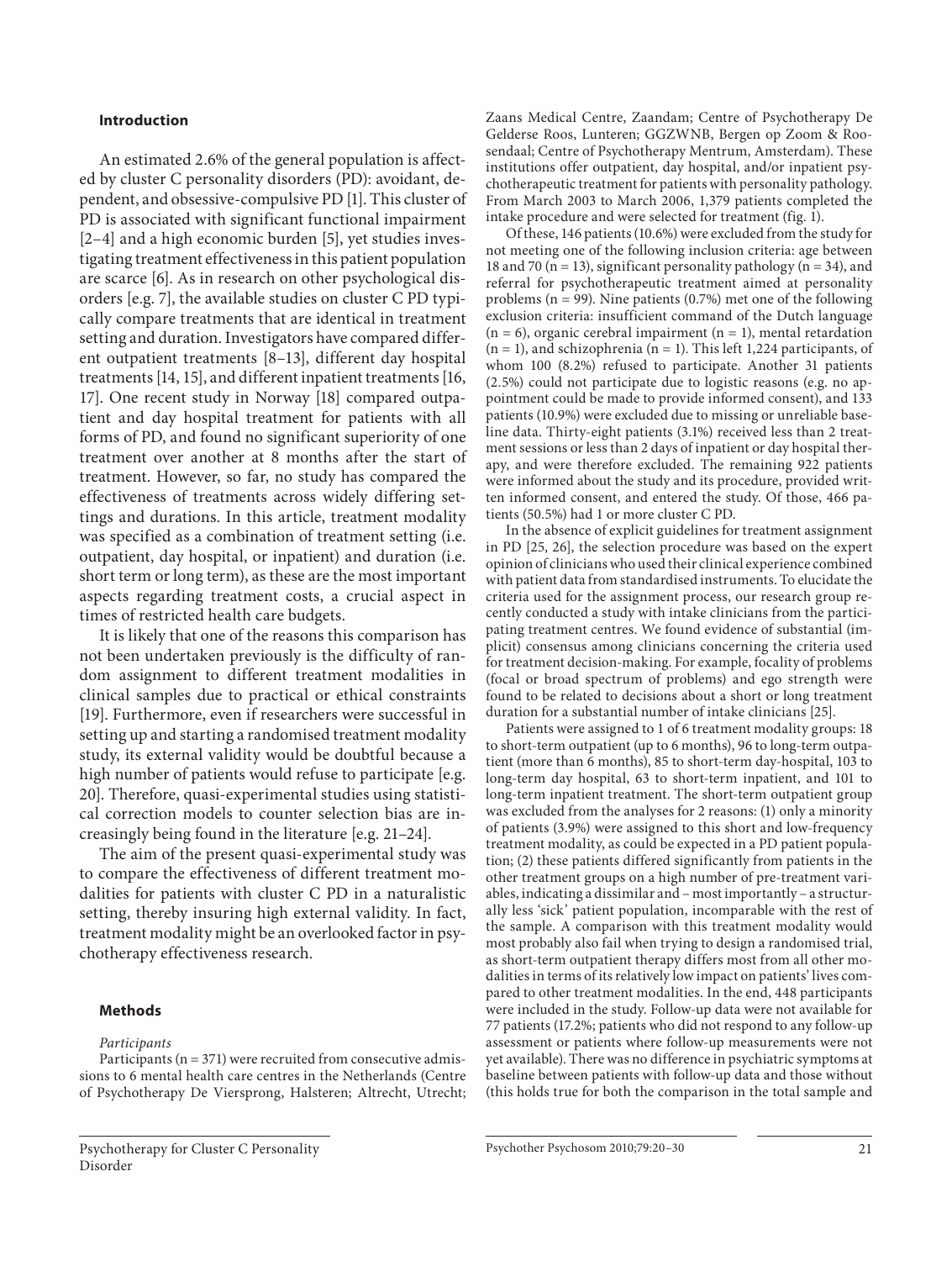



the comparisons within the 5 treatment groups). The final sample consisted of 371 patients to be included in the analyses.

# *Treatment*

 The 6 mental health care centres offer a variety of psychotherapeutic treatments tailored to a PD patient population. Their treatments differ according to several features. As this study focused on different treatment modalities in terms of setting and duration, the following 5 treatment groups were compared:

- Patients in long-term outpatient treatment ( $n = 68$ , 18.3% of the study sample). These patients come for individual (76.5%) or group (23.5%) psychotherapy sessions, for up to 2 sessions per week (mean 0.8 sessions/week, SD 0.51, median 0.5) for more than 6 months (mean duration 15.4 months, SD 6.36, median 12.0).
- Patients in short-term day hospital treatment ( $n = 77$ ; 20.8% of the study sample). These patients come to the institutions at least 1 morning/afternoon per week (mean 3.2 days/week, SD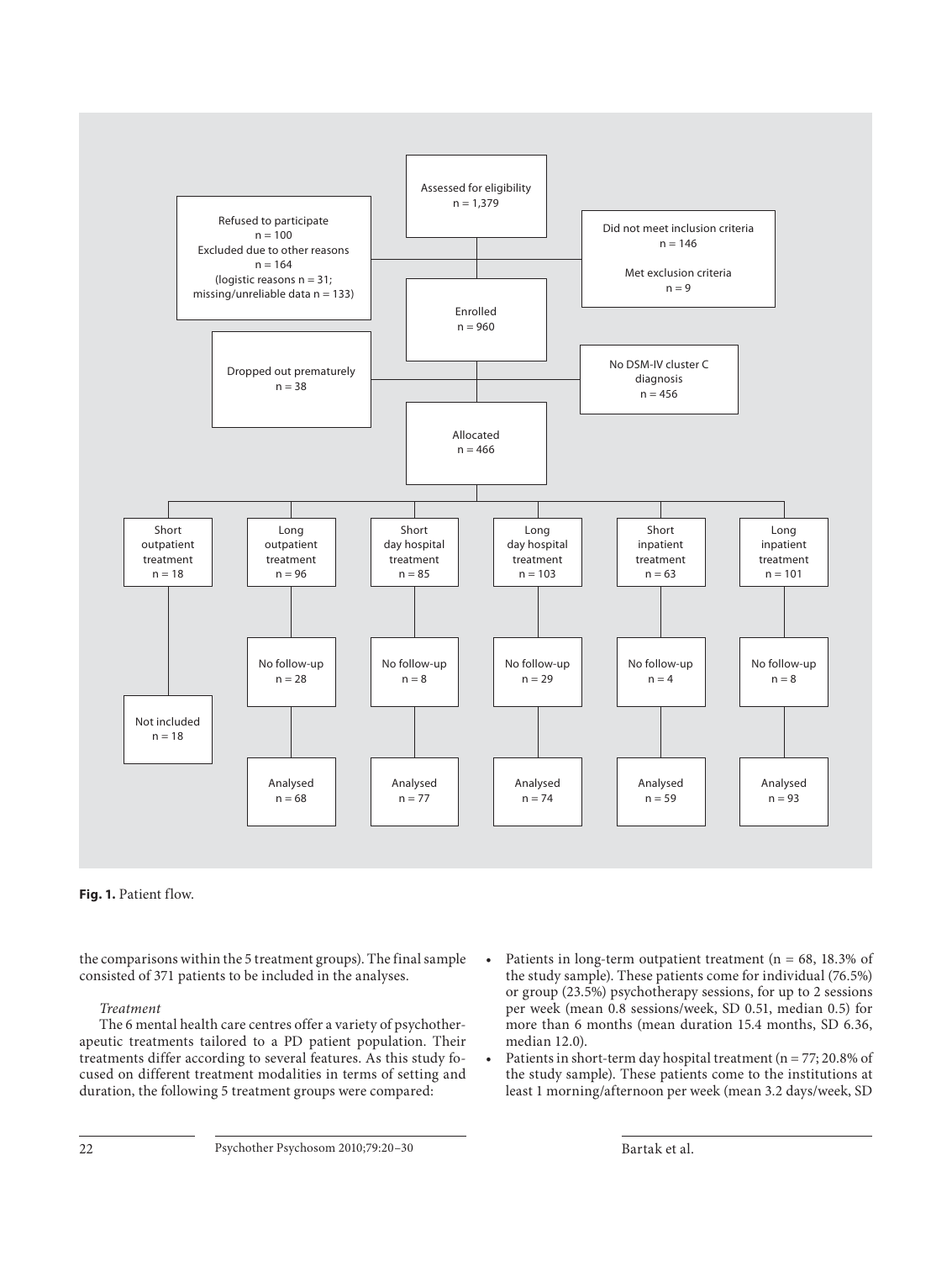1.51, median 3.0) for up to 6 months (mean duration 5.4 months, SD 1.32, median 6.0) and receive different forms of psychotherapeutic and psychosocial treatment, but sleep at home.

- Patients in long-term day-hospital treatment ( $n = 74$ , 19.9% of the study sample). These patients come to the institutions at least 1 morning/afternoon per week (mean 3.3 days/week, SD 1.42, median 3.0) for more than 6 months (mean duration 12.1 months, SD 2.41, median 12.0) and receive different forms of psychotherapeutic and psychosocial treatment, but sleep at home.
- Patients in short-term inpatient treatment ( $n = 59$ , 15.9% of the study sample). These patients stay at the institutions 5 days a week for up to 6 months (mean duration 4.2 months, SD 1.48, median 3.0) and receive different forms of psychotherapeutic and psychosocial treatment.
- Patients in long-term inpatient treatment ( $n = 93, 25.1\%$  of the study sample). These patients stay at the institutions 5 days a week for more than 6 months (mean duration 10.2 months, SD 1.98, median 10.0) and receive different forms of psychotherapeutic and psychosocial treatment.

 Day hospital and inpatient programs typically consist of group psychotherapy as a core element, mostly in combination with one or more non-verbal or expressive group therapies, individual psychotherapy, sociotherapy within the therapeutic community, coaching for social problems, community meetings, and/or pharmacological treatment. The psychotherapists are all licensed psychiatrists or psychologists. On average, they had 14.9 years (SD 10.1) of postgraduate clinical experience. The treatments under study can be considered highly representative of regular clinical practice in the Netherlands, as therapists did not receive specific training for this study and treatment integrity was not monitored.

#### *Assessments*

*Baseline Measures* . An extensive standard assessment battery of instruments was administered to the patients before treatment assignment. PD were measured using the Dutch version of the Structured Interview for DSM-IV Personality [27, 28] . This interview covers the 11 formal DSM-IV-TR axis II diagnoses including PD not otherwise specified, 2 appendix diagnoses (i.e. depressive and negativistic PD), and self-defeating PD. Interviewers were master's level psychologists, who were trained thoroughly by one of the authors (R.V.), and who received monthly booster sessions to avoid deviation from the interviewer guidelines. Inter-rater reliability was evaluated in 25 video-taped interviews, which were rated by 3 observer-raters. Percentage of agreement between observer-raters ranged from 84 (avoidant PD) to 100% (schizoid) (median 95%). Intraclass correlation coefficients for the sum of DSM-IV PD traits present (i.e. scores '2' or '3') ranged from 0.60 (schizotypal) through 0.92 (antisocial) (median 0.74). To measure patient characteristics at baseline, the assessment battery also included 3 self-report instruments. The first of those was the Dutch version of the Dimensional Assessment of Personality Pathology-Basic Questionnaire (DAPP-BQ), for measuring the type and degree of personality pathology [29, 30]. We used patients' scores on this questionnaire for the 4 higher-order factors: emotional dysregulation, dissocial behaviour, inhibition, and compulsivity. To measure the severity of personality pathology we used the 5 higher-order domains of the Severity Indices of Personality Problems

(SIPP): self-control, social concordance, identity integration, relational capacities, and responsibility [31]. To measure patients' motivation for treatment, we used the 2 scales of the Motivation for Treatment Questionnaire (MTQ-8): need for help and readiness to change [32].

*Outcome Measures* . The primary outcome measure was general psychiatric symptomatology. This was measured using the Dutch version of the Brief Symptom Inventory [33, 34] , a validated self-report scale derived from the Symptom Checklist 90 – Revised [35, 36] . In this study, we used the mean score of the 53 items of the Brief Symptom Inventory, i.e. the Global Severity Index (GSI), ranging from 0 to 4. Psychosocial functioning was measured with 2 subscales of the Outcome Questionnaire-45 (OQ-45): (1) interpersonal relations and (2) social role functioning [37] . Health-related quality of life was measured using the EuroQol EQ-5D (EQ-5D) [38]. All 4 outcome measures, the GSI, OQ-45 interpersonal relations, OQ-45 social role, and EQ-5D, were assessed at baseline and several follow-up points. Three treatment centres conducted their follow-up at approximately 12, 24, and 36 months after baseline; the other 3 treatment centres conducted their follow-up at the end of treatment, approximately 6 and 12 months afterwards, and again at 36 months after baseline. The use of different assessment points was due to logistic reasons, and was taken into account by choosing multilevel modelling as the statistical method for the analyses.

#### *Statistical Analyses*

 We first examined the uncorrected results on all 4 outcome measures at 12 months after baseline. We used multilevel modelling to deal with: (1) the dependency of repeated measures on the same subject in time and (2) longitudinal data with observations unequally spaced in time (see 'Outcome measures'). To estimate the uncorrected treatment effect at 12 months after baseline, we used a random intercept and random slope model with time as level I and patient number as level II. This resulted in a final bestfitting model with the following independent variables: dummy variables indicating group membership, time, and interaction between group membership and time. Subsequently, we calculated within-group effect sizes (Cohen's d) [39] to describe change from baseline to 12 months in each group.

 However, since this is a non-randomised study, the comparison of the groups had to be corrected for the influence of confounders, i.e. initial patient differences. To adjust for these differences and avoid bias in effect estimation, we included a 'multiple propensity score' in our analyses. The classic propensity score is defined as the conditional probability of assignment to 1 of 2 treatment groups given a set of observed pre-treatment variables [40]. The multiple propensity score is an extension of the classic propensity score to more than 2 treatment groups [42] . Statistical inclusion of possible confounders in the outcome analyses controls selection bias due to known confounders while comparing multiple groups. To identify relevant confounders, we considered a long list of social, economic, and diagnostic variables carefully selected by both clinicians and researchers, based on the literature and clinical knowledge [43]. All variables significantly related to a specific outcome were used to estimate the multiple propensity scores in a multinomial regression analysis, with group membership as a dependent variable (see table 1 for the variables included in the GSI propensity score; complete list of potential/identified confounders for all outcome variables available upon request).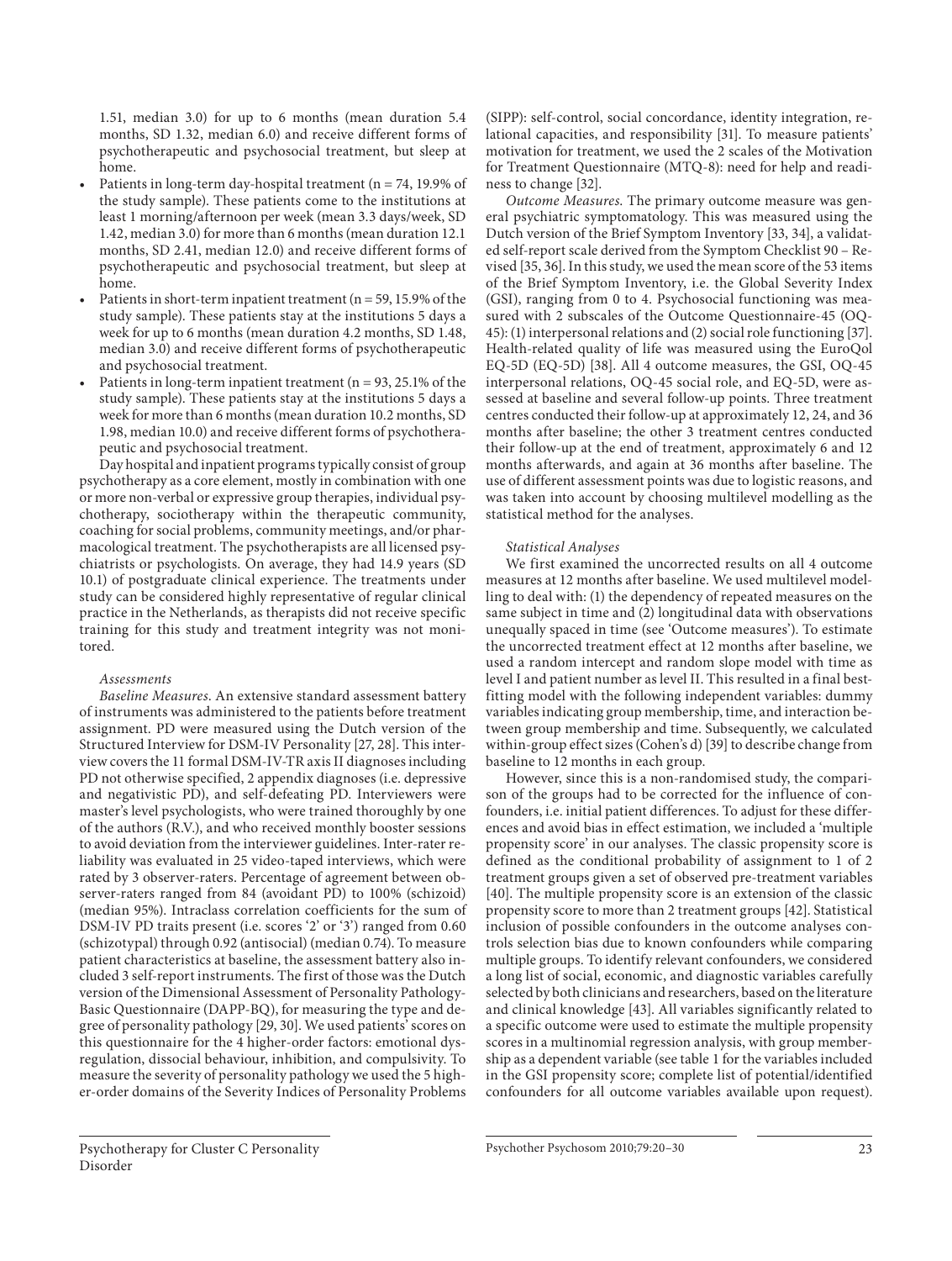**Table 1.** Variables used for propensity score estimation, outcome GSI

| Variable                           | Content                                                                                                                                                                                                                                                                             |
|------------------------------------|-------------------------------------------------------------------------------------------------------------------------------------------------------------------------------------------------------------------------------------------------------------------------------------|
| Age                                | patient's age                                                                                                                                                                                                                                                                       |
| DAPP-BQ Emotional<br>dysregulation | unstable affective responding,<br>interpersonal problems                                                                                                                                                                                                                            |
| DAPP-BQ Inhibition                 | deriving little enjoyment from intimate<br>relationships                                                                                                                                                                                                                            |
| MTQ-8 Need<br>for help             | patient's expressed desire for external<br>help                                                                                                                                                                                                                                     |
| MTQ-8 Readiness<br>to change       | willingness for treatment-seeking<br>behaviour                                                                                                                                                                                                                                      |
| $EQ-5D$                            | quality of life                                                                                                                                                                                                                                                                     |
| SIPP Self-control                  | capacity to tolerate, use and control one's<br>own emotions and impulses                                                                                                                                                                                                            |
| SIPP Identity<br>integration       | coherence of identity; the ability to see<br>oneself and one's own life as stable,<br>integrated and purposive                                                                                                                                                                      |
| SIPP Relational<br>capacities      | capacity to genuinely care about others<br>as well as feeling cared for by them,<br>to be able to communicate personal<br>experiences, and to hear and engage with<br>the experiences of others often but not<br>necessarily in the context of a long-term<br>intimate relationship |
| <b>SIPP</b><br>Responsibility      | capacity to set realistic goals, and to<br>achieve these goals in line with the<br>expectations generated in others                                                                                                                                                                 |
| <b>GSI</b>                         | level of psychiatric symptoms                                                                                                                                                                                                                                                       |
| OQ-45 Symptom<br>distress          | level of symptom distress                                                                                                                                                                                                                                                           |
| OQ-45 Relational<br>functioning    | level of interpersonal functioning                                                                                                                                                                                                                                                  |
| OQ-45 Social role<br>functioning   | level of social and work functioning                                                                                                                                                                                                                                                |
| Dimensional score<br>cluster C PD  | dimensional score of cluster C PD<br>characteristics                                                                                                                                                                                                                                |
| Total dimensional<br>score all PD  | dimensional score of all PD<br>characteristics                                                                                                                                                                                                                                      |
| Avoidant PD                        | diagnosis of avoidant PD                                                                                                                                                                                                                                                            |
| Dependent PD                       | diagnosis of dependent PD                                                                                                                                                                                                                                                           |
| Obsessive-<br>compulsive PD        | diagnosis of obsessive-compulsive PD                                                                                                                                                                                                                                                |

One major advantage of the propensity score method, as compared to other correction techniques, is the fact that the overlap in propensity score distributions (and thus the overlap in relevant variables) between treatment groups can be easily judged and visualised. From looking at the overlap between the 5 treatment groups, it appeared that in spite of some differences these groups were readily comparable. For a detailed description of this method and its use in psychotherapy research, see Bartak et al. [43] .

 A more sophisticated multilevel model, now including multiple propensity scores, was used to compare change in outcome variables across treatment groups. Dependent variables were the change scores (from baseline) observed during follow-up for each of the outcome measures. Independent variables were dummy variables indicating group membership, time, interaction between group membership and time, and the multiple propensity scores (with their mutual interactions). This model estimated differences in change scores at 12 months after baseline in pairwise comparisons of the 5 treatment groups. If significant differences in change scores were found, we calculated between-group effect sizes.

 To render the outcome estimates at 12 months more reliable, we made optimum use of the potential of our data-set by including all available data collected up to 800 days after baseline. Data collected after that point was not used in order to prevent bias of the 12-month data due to changes much later in the process. The number of available follow-up measures was as follows: up to 800 days, 30.5% of the total sample had 1 follow-up measure, 36.7% had 2 follow-up measures, and 32.9% had 3 follow-up measures. The analyses were performed using SPSS 15.0 for data preparation and Proc Mixed of SAS 9.1.3 for multilevel modelling (SAS Institute, Cary, N.C., USA).

# **Results**

# *Sample Characteristics*

 Of the 371 patients, 29.6% were male and 70.4% were female. The mean age was 33.5 years (SD 9.5). The highest level of education was low for 22.9%, medium for 19.4%, and high for 57.7%. Furthermore, 70.4% were unmarried, 21.3% were married, and 8.4% were divorced or widowed. The majority, 66.6%, had 'pure' cluster C PD (i.e. no comorbid cluster A or B PD), 23.7% had a combination of cluster C PD and cluster B PD, 4.0% had a combination of cluster C PD and cluster A PD, and 5.7% had a combination of cluster C PD and both cluster A and B PD. A majority (63.3%) had a diagnosis of avoidant PD, 49.3% had a diagnosis of obsessive-compulsive PD, and 22.6% a diagnosis of dependent PD.

# *Uncorrected Outcome*

 One year after baseline, patients in all treatment groups showed improvement in terms of psychiatric symptoms (GSI), the primary outcome measure. This is shown in table 2 and figure 2. Within-group effect sizes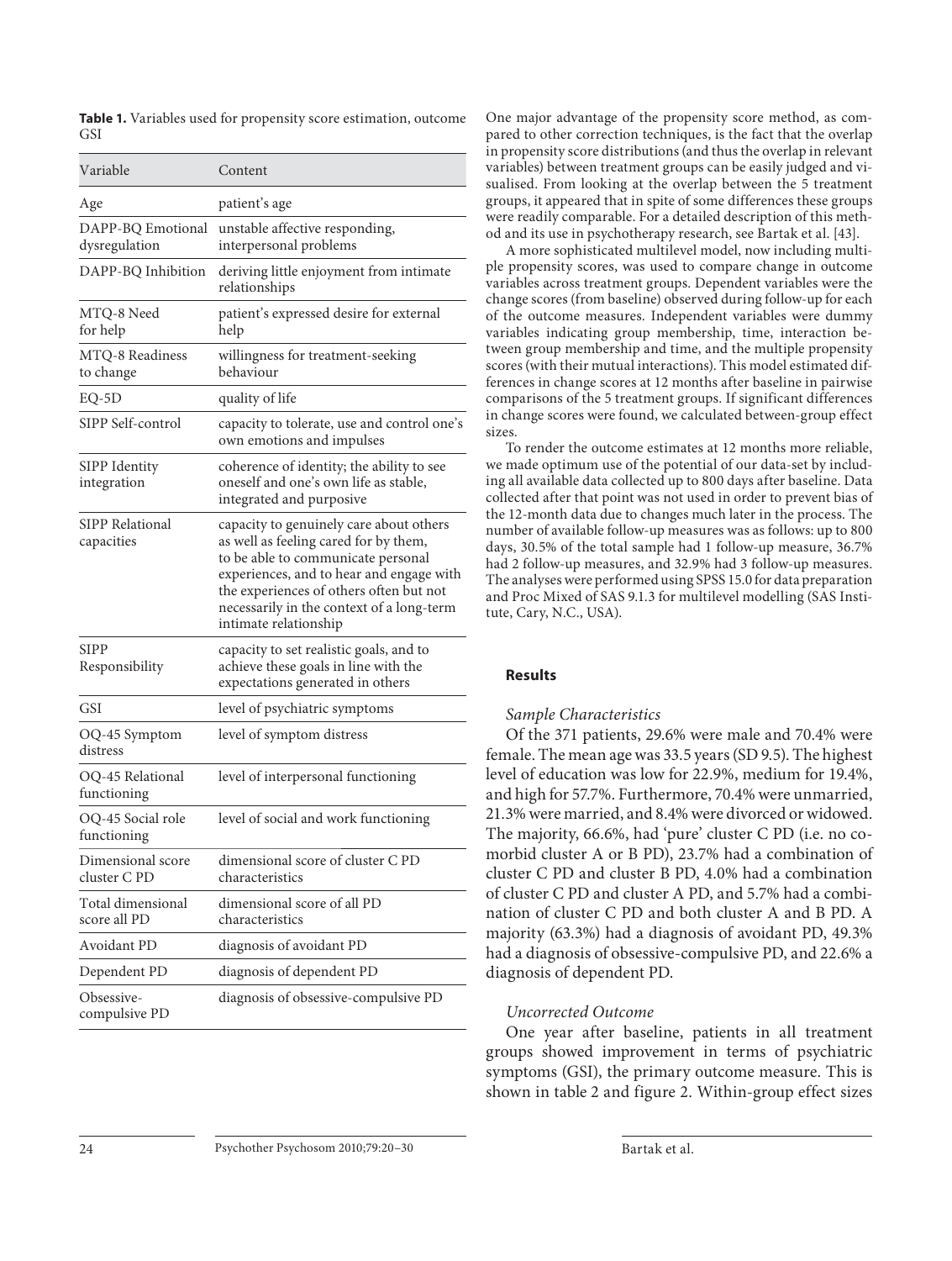

**Fig. 2.** GSI uncorrected mean scores at baseline and 12-month follow-up.

**Table 2.** Uncorrected outcomes (mean  $\pm$  SD) and effect sizes in 5 treatment groups for all outcome variables

| Variable      | Treatment group                  | Baseline         | 12 months        | Within-group effect<br>size, Cohen's d |
|---------------|----------------------------------|------------------|------------------|----------------------------------------|
| <b>GSI</b>    | long, outpatient $(n = 68)$      | $1.49 \pm 0.69$  | $1.07 \pm 0.65$  | 0.63                                   |
|               | short, day hospital ( $n = 77$ ) | $1.44 \pm 0.63$  | $1.04 \pm 0.67$  | 0.62                                   |
|               | long, day hospital ( $n = 74$ )  | $1.68 \pm 0.61$  | $1.12 \pm 0.94$  | 0.71                                   |
|               | short, inpatient ( $n = 59$ )    | $1.75 \pm 0.52$  | $0.76 \pm 0.60$  | 1.78                                   |
|               | long, inpatient ( $n = 93$ )     | $1.77 \pm 0.72$  | $1.03 \pm 0.68$  | 1.06                                   |
| OO-45         | long, outpatient ( $n = 68$ )    | $15.84 \pm 4.27$ | $12.98 \pm 4.42$ | 0.66                                   |
| Social role   | short, day hospital $(n = 77)$   | $15.20 \pm 4.52$ | $13.59 \pm 4.53$ | 0.36                                   |
|               | long, day hospital ( $n = 74$ )  | $16.79 \pm 4.75$ | $13.39 \pm 5.29$ | 0.68                                   |
|               | short, inpatient $(n = 59)$      | $17.78 \pm 3.84$ | $12.41 \pm 4.83$ | 1.24                                   |
|               | long, inpatient ( $n = 93$ )     | $16.97 \pm 4.64$ | $12.42 \pm 5.31$ | 0.92                                   |
| $OQ-45$       | long, outpatient $(n = 68)$      | $22.22 \pm 5.98$ | $19.37 \pm 6.43$ | 0.46                                   |
| Interpersonal | short, day hospital ( $n = 77$ ) | $20.93 \pm 5.24$ | $18.17 \pm 5.90$ | 0.50                                   |
| relations     | long, day hospital ( $n = 74$ )  | $22.89 \pm 6.41$ | $18.41 \pm 8.05$ | 0.62                                   |
|               | short, inpatient ( $n = 59$ )    | $23.97 \pm 5.63$ | $17.54 \pm 6.77$ | 1.04                                   |
|               | long, inpatient $(n = 93)$       | $24.09 \pm 5.24$ | $18.38 \pm 6.59$ | 0.96                                   |
| $EQ-5D$       | long, outpatient $(n = 68)$      | $0.58 \pm 0.24$  | $0.73 \pm 0.16$  | 0.74                                   |
|               | short, day hospital ( $n = 77$ ) | $0.60 \pm 0.25$  | $0.69 \pm 0.24$  | 0.37                                   |
|               | long, day hospital ( $n = 74$ )  | $0.50 \pm 0.27$  | $0.72 \pm 0.22$  | 0.90                                   |
|               | short, inpatient ( $n = 59$ )    | $0.49 \pm 0.27$  | $0.78 \pm 0.21$  | 1.21                                   |
|               | long, inpatient ( $n = 93$ )     | $0.51 \pm 0.26$  | $0.68 \pm 0.25$  | 0.67                                   |

of the uncorrected scores ranged from 0.62 (medium effect, short-term day hospital group) to 1.78 (huge effect, short-term inpatient group).

 Improvements were also seen in terms of psychosocial functioning and quality of life (table 2). Effect sizes for these outcome measures were somewhat lower compared to psychiatric symptoms, but a positive change in psychosocial functioning and quality of life was evident.

# *Corrected Comparison*

 After correction for all relevant pre-treatment differences, improvement between baseline and assessment at 12 months proved to be significant for patients in all treatment groups on all 4 outcome measures ( $p < 0.001$ ).

 The short-term inpatient group showed significantly more improvement in psychiatric symptoms (GSI) than 3 other groups: the short-term day hospital group ( $\beta$  =

Psychotherapy for Cluster C Personality Disorder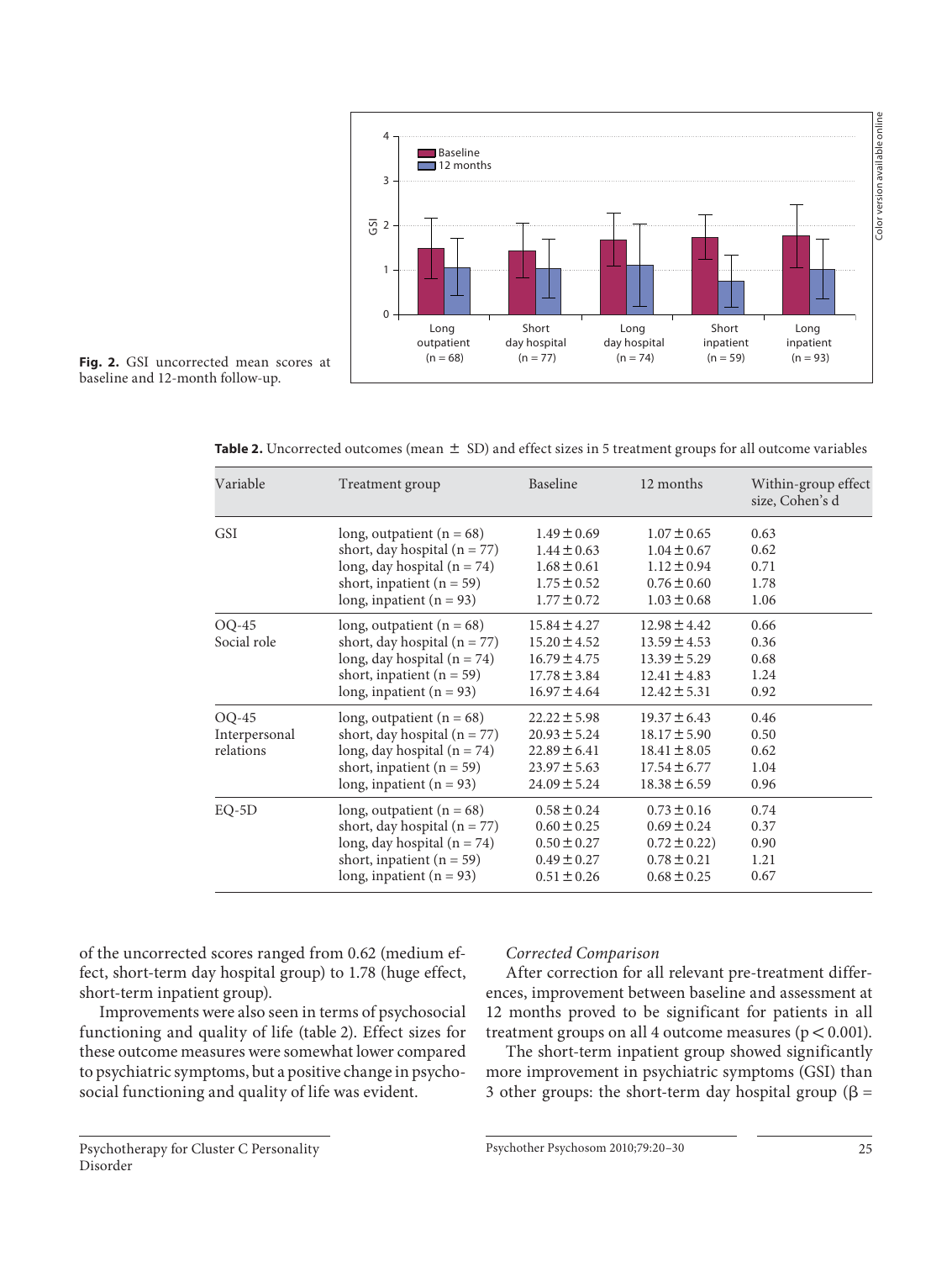| Variable      | Treatment group     | $\mathbf n$ | β                |                     |                    |                  |  |
|---------------|---------------------|-------------|------------------|---------------------|--------------------|------------------|--|
|               |                     |             | long, outpatient | short, day hospital | long, day hospital | short, inpatient |  |
| <b>GSI</b>    | long, outpatient    | 68          |                  |                     |                    |                  |  |
|               | short, day hospital | 77          | $-0.078$         |                     |                    |                  |  |
|               | long, day hospital  | 74          | $-0.128$         | $-0.050$            |                    |                  |  |
|               | short, inpatient    | 59          | 0.302            | $0.380**$           | $0.430**$          |                  |  |
|               | long, inpatient     | 93          | $-0.004$         | 0.075               | 0.124              | $-0.306*$        |  |
| OQ-45         | long, outpatient    | 68          |                  |                     |                    |                  |  |
| Social role   | short, day hospital | 77          | $-1.632$         |                     |                    |                  |  |
|               | long, day hospital  | 74          | $-1.123$         | 0.460               |                    |                  |  |
|               | short, inpatient    | 59          | 0.876            | $2.508**$           | $2.048*$           |                  |  |
|               | long, inpatient     | 93          | $-0.169$         | 1.463               | 1.003              | $-1.045$         |  |
| OQ-45         | long, outpatient    | 68          |                  |                     |                    |                  |  |
| Interpersonal | short, day hospital | 77          | $-0.836$         |                     |                    |                  |  |
| relations     | long, day hospital  | 74          | $-0.611$         | 0.225               |                    |                  |  |
|               | short, inpatient    | 59          | 1.704            | $2.540*$            | 2.315              |                  |  |
|               | long, inpatient     | 93          | $-0.084$         | 0.752               | 0.527              | $-1.788$         |  |
| $EQ-5D$       | long, outpatient    | 68          |                  |                     |                    |                  |  |
|               | short, day hospital | 77          | $-0.060$         |                     |                    |                  |  |
|               | long, day hospital  | 74          | 0.001            | 0.061               |                    |                  |  |
|               | short, inpatient    | 59          | 0.089            | $0.149***$          | 0.088              |                  |  |
|               | long, inpatient     | 93          | $-0.021$         | 0.039               | $-0.022$           | $-0.110*$        |  |

Table 3. Difference scores  $(\beta)$  of 5 treatment groups 12 months after baseline, corrected for propensity score (all outcome variables)

Positive coefficients indicate that the treatment group shown in the left column is superior, negative coefficients indicate that the treatment group in the above row is superior. \*  $p < 0.05$ , \*\*  $p < 0.01$ , \*\*\*  $p < 0.001$ .

0.38,  $p = 0.0059$ , 95% CI 0.11–0.65), the long-term dayhospital group ( $\beta = 0.43$ ,  $p = 0.0032$ , 95% CI 0.15-0.71), and the long-term inpatient group ( $\beta = 0.31$ ,  $p = 0.0248$ , 95% CI 0.04–0.57) (table 3). Between-group effect sizes (Cohen's d) were 0.54, 0.57, and 0.40, respectively. This indicates medium effect sizes for the between-group comparisons of short-term inpatient treatment versus other treatment groups.

 In terms of social role functioning, the short-term inpatient group improved significantly more than 2 other groups – the short-term day hospital group ( $\beta$  = 2.51, p = 0.0067, 95% CI 0.71–4.31) and the long-term day hospital group ( $\beta$  = 2.05, p = 0.0476, 95% CI 0.02-4.07) – with between-group effect sizes of 0.49 and 0.38, respectively. The improvement in interpersonal functioning was significantly higher in the short-term inpatient group than in one other group – the short-term day hospital group  $(\beta = 2.54, p = 0.0319, 95\% \text{ CI } 0.22 - 4.86)$  – with a betweengroup effect size of 0.39. Quality of life improved significantly more in the short-term inpatient group than in 2 other groups: the short-term day-hospital group ( $\beta$  = 0.15,  $p = 0.0009$ , 95% CI 0.06–0.23) and the long-term inpatient group ( $\beta = 0.11$ ,  $p = 0.0113$ , 95% CI 0.03-0.19). Between-group effect sizes were 0.6 and 0.42, respectively.

 All results were based on intention-to-treat analyses (ITT), whereby ITT is defined as assignment and a minimal exposure to the intended treatment modality. The analyses were repeated with the treatment completers, i.e. those who actually stayed in the intended treatment modality group during their treatment ( $n = 298, 80.3\%$  of the ITT sample, ranging from 66.2% for short-term day hospital to 89.7% for long-term outpatient treatment). These results followed the same pattern as the results from the ITT analyses: significant change within all treatment groups and a superiority of short-term inpatient treatment across all outcome measures (data available on request).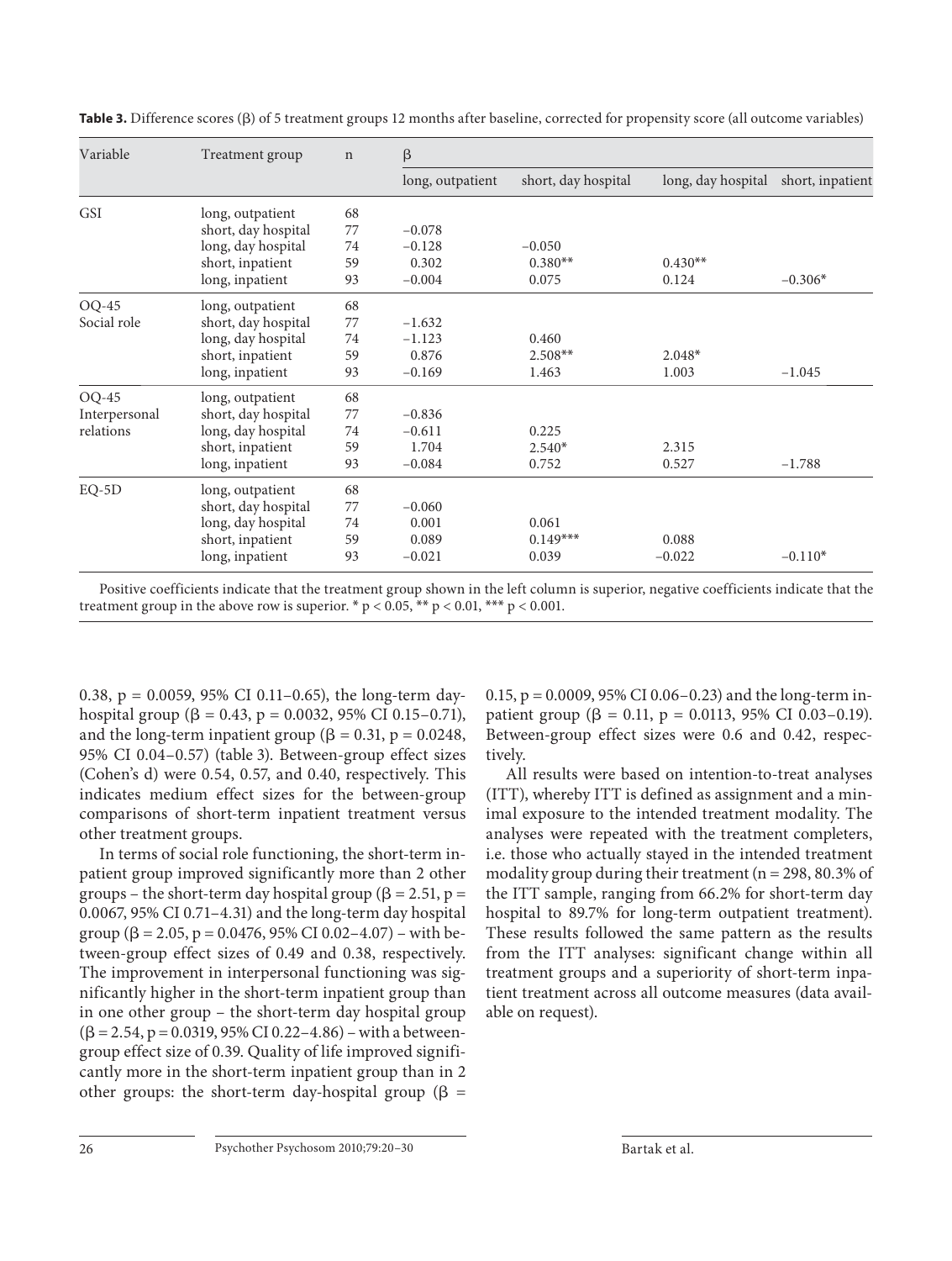# **Discussion**

 This is the first study comparing the effectiveness of 5 modalities of psychotherapeutic treatment in a large population of patients with cluster C PD, as a contribution to the search for effective treatments for this patient group. Patients in all treatment groups had improved psychiatric symptoms, psychosocial functioning, and quality of life after 12 months. Most improvement was observed in the short-term inpatient group. This finding held when pretreatment differences were controlled for with the propensity score.

# *Strengths and Limitations*

 A clear strength of the present study is its external validity and clinical utility: it was conducted in regular clinical practice, not under experimental conditions [44]. A second strength is the rigorous statistical control of potential confounders, using the multiple propensity score methodology. Finally, a major asset of this study is its large number of patients. All this enabled the comparison of different psychotherapeutic treatment modalities while keeping sufficient statistical power.

 Despite these strengths, the present findings have to be interpreted considering several limitations. First, even though we controlled for all observed pre-treatment differences, it cannot be ruled out that results have been influenced by unobserved confounders. To diminish this constraint as much as possible, a broad range of possible confounders was carefully selected and measured, based on both clinical and empirical knowledge [43], including variables identified in the literature as significant predictors of therapy outcome or process, such as severity of baseline psychopathology, previous hospitalisation, and substance misuse [e.g. 45-50]. In line with these earlier findings, previous hospitalisation and substance misuse for example were significantly related to one of the secondary outcome measures, interpersonal functioning, and were therefore included in the propensity score for this measure. However, even when considerably reducing the possibility of important confounders being overlooked, not all possible variables could be covered in interviews and questionnaires at baseline, and therefore several variables, such as self-harm [51], were not measured.

 Second, for ethical reasons, a control group receiving no treatment at all was not included. Yet, several previous studies showed that specialised psychotherapeutic treatment yields better outcomes than various control conditions (for example waiting list controls) [8, 9, 13] .

 Third, research compliance differed between the treatment groups compared with most missing follow-up observations in the long-term treatment groups (fig. 1). This might cause a problem of internal validity if non-response is not random, but related to systematic bias in effect estimation (positive or negative). However, there are 2 reasons why systematic bias seems unlikely: (1) responders and non-responders did not differ in psychiatric symptoms at baseline, and therefore it seems that they do not represent 2 structurally different groups of patients; (2) during the frequent telephone contact the authors had with non-responding patients to remind them to send back their questionnaires, these patients reported both negative and positive outcomes as reasons why they did not respond: some of them argued that their problems had worsened and that therefore they felt they did not have enough energy to fill in the questionnaires, others argued that their life had changed in a positive way and that therefore they did not want to be reminded of their time in therapy by filling in the questionnaires. Keeping this in mind, it seems unlikely that non-response was related to systematic negative or positive bias.

 Fourth, this study does not rule out the possibility that treatment characteristics other than setting and duration played a role in the differential effectiveness of the 5 treatment modalities, e.g. frequency of sessions or theoretical orientation of treatment. This might represent a potential threat to internal validity. This is especially true for the role of theoretical orientation as a possible factor in the superiority of short-term inpatient treatment: most shortterm inpatient programs were based on psychodynamic principles. This concern is somewhat mitigated by previous studies comparing different theoretical orientations where no differences were found [e.g. 12 ]. However, to test the differential effect of modality and other treatment characteristics, a combined research design combining all these factors is needed.

# *Future Directions and Implications*

 What are the implications of the present results for future research, for practice guidelines, and for everyday clinical practice?

 For patients with cluster C personality pathology, short-term inpatient treatment clearly was associated with the highest improvement within 12 months. For this patient group, this modality of therapy seems to be the treatment backed up by the best available evidence – in absence of long-term follow-up data. Replication of these results in a long(er)-term follow-up study is of vital importance to draw final conclusions. There might be a bias

Psychotherapy for Cluster C Personality Disorder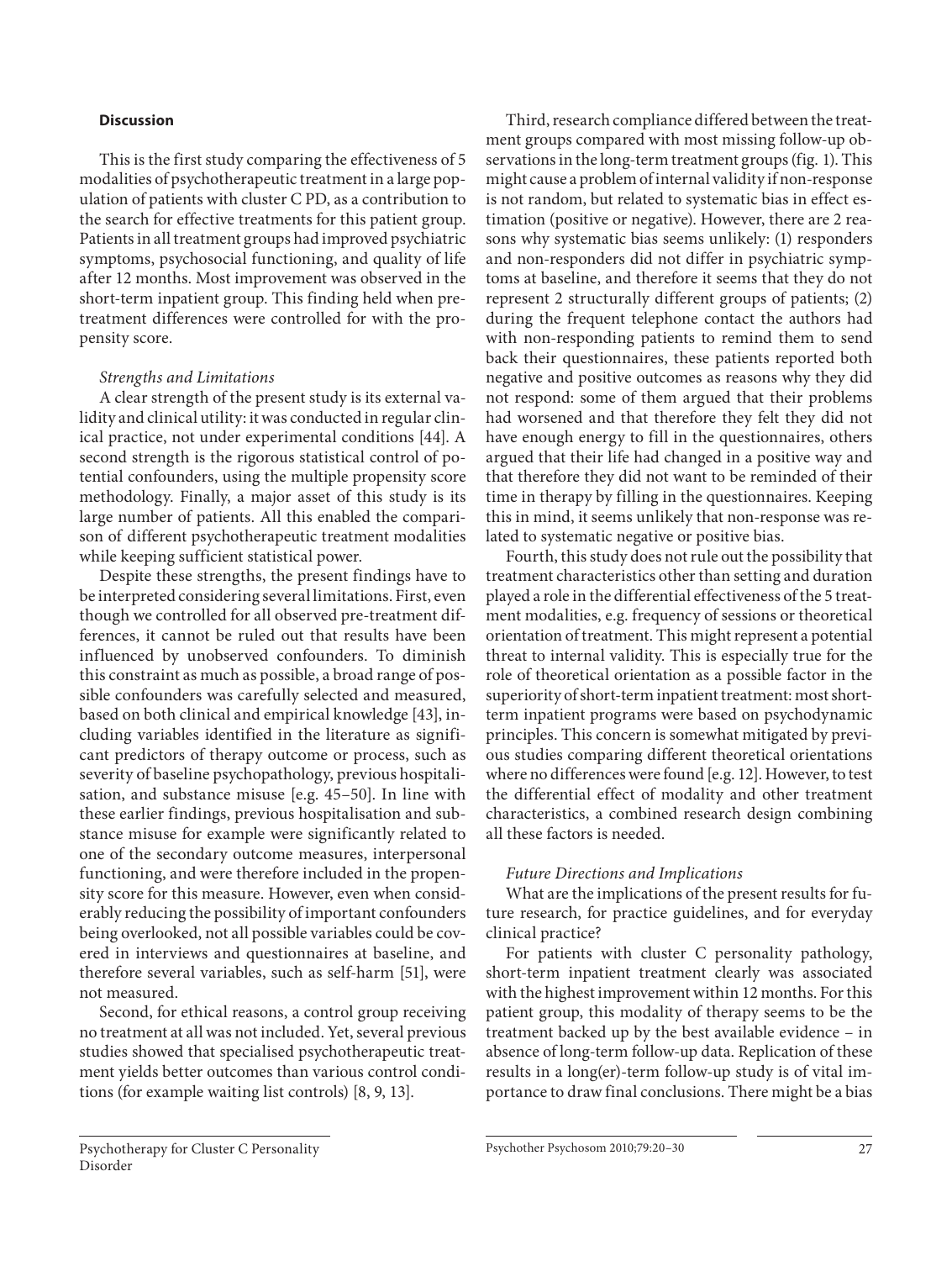in favour of short-term treatment because patients in the long-term treatment groups might still be in therapy at 12 months. Long-term follow-up after termination of all treatment programs is therefore warranted. Another question is whether the benefit in terms of effectiveness is worth the potential cost differences when evaluated with recently upcoming state-of-the-art cost-effectiveness analyses [e.g. 52, 53 ]. From these analyses within our study sample, it appeared that the mean direct treatment costs of the 5 treatment modalities were EUR 10,005 (SE 1,134) for long-term outpatient treatment, EUR 16,813 (SE 1,361) for short-term day hospital treatment, EUR 27,648 (SE 2,654) for long-term day hospital treatment, EUR 25,933 (SE 859) for short-term inpatient treatment, and EUR 49,260 (SE 2,435) for long-term inpatient treatment [Soeteman, unpubl. data]. It would be interesting to compare the cost-effectiveness of short-term inpatient psychotherapeutic treatment with that of manual-based outpatient treatments, such as cognitive-behavioural therapy [9]. A state-of-the-art cost-effectiveness analysis would include medical costs incurred outside the treatment institution, productivity costs, and other indirect costs. This kind of analysis and its economic interpretation is beyond the range of this study and needs considerable research in the future.

 If the superiority of short-term inpatient psychotherapeutic treatment holds at long-term follow-up, in costeffectiveness analyses, and in comparison with other evidence-based manual-based treatments, this treatment modality might be considered as the treatment of choice for this patient group. This would be a thought-provoking finding, as previous studies in cluster B PD patients have found outpatient [54–56] and day hospital [57] treatments to be very effective in this population. Even though no study compared one of these modalities directly with inpatient therapy, one might speculate that different therapy modalities are effective for different groups of patients. It could be that the success of short-term inpatient treatment in a cluster C PD sample is embedded in the combination of only short hospitalisation – thereby preventing iatrogenic effects – and a high level of therapeutic intensity and pressure. Patients with cluster C personality pathology might be able to handle the high pressure of this treatment modality better than (pure) cluster B PD patients, who probably have a lower tolerance for therapeutic pressure, resulting in more early dropouts and thus a less effective treatment. They might instead need less pressure with a longer treatment duration [57, 58]. Future studies may verify this hypothesis. However, even when superiority of short-term inpatient treatment for

cluster C PD patients has been confirmed in the literature, patients caring for children might still not be assigned to inpatient treatment. Also, patients with a high severity of psychiatric symptoms or a low level of ego strength might not be able to handle the pressure of intensive inpatient treatment. It is recommended to investigate these potential matching factors further as this would enable clinicians to make specific treatment recommendations for different subgroups of cluster C PD patients and to develop new clinical practice guidelines.

 In conclusion, this study suggests that psychotherapy, especially in a short-term inpatient modality, is an effective treatment for patients with cluster C PD. This makes inpatient psychotherapeutic treatment an interesting option for patients with avoidant, dependent, and obsessivecompulsive PD. The present findings can contribute to more adequate and tailored health care for this vulnerable patient group, as implementing effective treatments may reduce the considerable burden to individuals and society as a whole.

# **Acknowledgements**

 The authors report no financial or other relationship relevant to the subject of this article. We are very grateful to Els Havermans who helped with the data collection. We also thank all the patients and therapists who took part in the study.

- **References** 2 Coid J, Yang M, Tyrer P, Roberts A, Ullrich S: Prevalence and correlates of personality disorder in Great Britain. Br J Psychiatry 2006;188:423–431.
	- 2 Skodol AE, Gunderson JG, McGlashan TH, Dyck IR, Stout RL, Bender DS, Grilo CM, Shea MT, Zanarini MC, Morey LC, Sanislow CA, Oldham JM: Functional impairment in patients with schizotypal, borderline, avoidant, or obsessive-compulsive personality disorder. Am J Psychiatry 2002;159:276–283.
	- 3 Skodol AWE, Johnson JG, Cohen P, Sneed JR, Crawford TN: Personality disorder and impaired functioning from adolescence to adulthood. Br J Psychiatry 2007;190:415–420.
	- 4 Grant BF, Hasin DS, Stinson FS, Dawson DA, Chou SP, Ruan WJ, Pickering RP: Prevalence, correlates, and disability of personality disorders in the United States: results from the National Epidemiologic Survey on Alcohol and Related Conditions. J Clin Psychiatry 2004;65:948–958.
	- 5 Soeteman DI, Hakkaart-van Roijen L, Verheul R, Busschbach JJV: The economic burden of personality disorders in mental health care. J Clin Psychiatry 2008;69:259–265.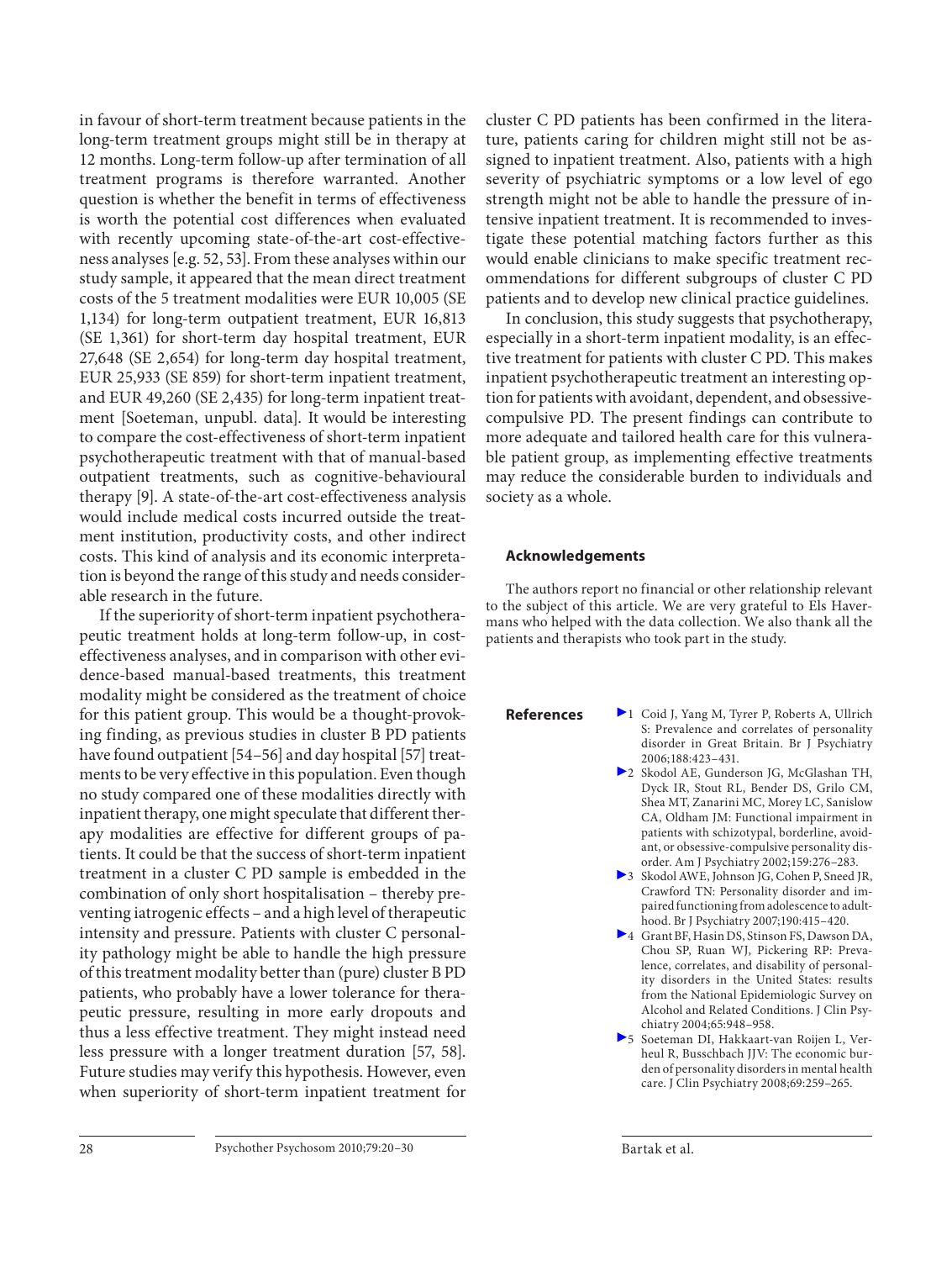- >6 Duggan C, Huband N, Smailagic N, Ferriter →18 Arnevik E, Wilberg T, Urnes O, Johansen M, →33 Derogatis LR, Melisaratos N: The Brief M, Adams C: The use of psychological treatments for people with personality disorder: a systematic review of randomized controlled trials. Pers Mental Health 2007;1:95–180.
- 7 van Emmerik AAP, Kamphuis JH, Emmelkamp PMG: Treating acute stress disorder and posttraumatic stress disorder with cognitive behavioral therapy or structured trial. Psychother Psychosom 2008;77:93-100.
- 8 Alden L: Short-term structured treatment for avoidant personality disorder. J Consult Clin Psychol 1989;57:756–764.
- 9 Emmelkamp PMG, Benner A, Kuipers A, Feiertag GA, Koster HC, Van Apeldoorn FJ: Comparison of brief dynamic and cognitivebehavioural therapies in avoidant personality disorder. Br J Psychiatry 2006;189:60– 64.
- 10 Hellerstein DJ, Rosenthal RN, Pinsker H, Samstag LW, Muran JC, Winston A: A randomized prospective study comparing supportive and dynamic therapies: outcome and alliance. J Psychother Pract Res 1998;7:261– 271.
- 11 Stravynski A, Belisle M, Marcouiller M, Lavallee YJ, Elie R: The treatment of avoidant personality disorder by social skills training in the clinic or in real-life settings. Can J Psychiatry 1994;39:377–383.
- 12 Svartberg M, Stiles TC, Seltzer MH: Randomized, controlled trial of the effectiveness of short-term dynamic psychotherapy and cognitive therapy for cluster C personality disorders. Am J Psychiatry 2004;161:810– 817.
- ▶ 13 Winston A, Laikin M, Pollack J, Samstag LW, ▶ 26 McCullough L, Muran JC: Short-term psychotherapy of personality disorders. Am J Psychiatry 1994;151:190–194.
- 14 Karterud S, Pedersen G, Bjordal E, Brabrand J, Friis S, Haaseth O, Haavaldsen G, Irion T, Leirvag H, Torum E, Urnes O: Day treatment of patients with personality disorders: experiences from a Norwegian treatment research network. J Pers Disord 2003;17:243– 262.
- 15 Wilberg T, Urnes O, Friis S, Irion T, Pedersen G, Karterud S: One-year follow-up of day treatment for poorly functioning patients with personality disorders. Psychiatr Serv 1999;50:1326–1330.
- 16 Gude T, Vaglum P: One-year follow-up of patients with cluster C personality disorders: a prospective study comparing patients with 'pure' and comorbid conditions within cluster C, and 'pure' C with 'pure' cluster A or B conditions. J Pers Disord 2001;15:216–228.
- 17 Teusch L, Bohme H, Finke J, Gastpar M: Effects of client-centered psychotherapy for personality disorders alone and in combination with psychopharmacological treatment: an empirical follow-up study. Psychother >32 Psychosom 2001;70:328–336.
- Monsen JT, Karterud S: Psychotherapy for personality disorders: short-term day hospital psychotherapy versus outpatient individual therapy – a randomized controlled study. Eur Psychiatry 2009;24:71–78.
- 19 Black N: Why we need observational studies to evaluate the effectiveness of health care. BMJ 1996;312:1215–1218.
- writing therapy: a randomized controlled >20 Zeeck A, Weber S, Sandholz A, Wetzler-Burmeister E, Wirsching M, Hartmann A: Inpatient versus day clinic treatment for bulimia nervosa: a randomized trial. Psychother Psychosom 2009;78:152–160.
	- 21 Facchinetti F, Ottolini F, Fazzio M, Rigatelli M, Volpe A: Psychosocial factors associated with preterm uterine contractions. Psychother Psychosom 2007;76:391–394.
	- 22 Forstmeier S, Rueddel H: Improving volitional competence is crucial for the efficacy of psychosomatic therapy: a controlled clini- $\geq 37$ cal trial. Psychother Psychosom 2007;76:89– 96.
	- 23 Golkaramnay V, Bauer S, Haug S, Wolf M, Kordy H: The exploration of the effectiveness of group therapy through an Internet chat as aftercare: a controlled naturalistic study. Psychother Psychosom 2007;76:219–225.
	- 24 Grossman P, Tiefenthaler-Gilmer U, Raysz A, Kesper U: Mindfulness training as an intervention for fibromyalgia: evidence of postintervention and 3-year follow-up benefits in well-being. Psychother Psychosom 2007; 76:226–233.
	- 25 Van Manen J: How do intake clinicians use 40 Rosenbaum PR, Rubin DB: The central role patient characteristics to select treatment for patients with personality disorders? Psychother Res 2008;18:711–718.
	- 26 Vervaeke GAC, Emmelkamp PMG: Treat- 41 Imbens GW: The role of the propensity score ment selection: What do we know? Eur J Psychol Assess 1998;14:50–59.
	- 27 DeJong CAJ, Derks FCH, Van Oel CJ, Rinne T: Gestructureerd interview voor de DSM-IV persoonlijkheidsstoornissen (SIDP-IV). Sint Oedenrode, Stichting Verslavingszorg Oost Brabant, 1996.
	- 28 Pfohl B, Blum N, Zimmerman M: Structured Interview for DSM-IV Personality (SIDP-Press, 1997.
	- 29 van Kampen D: The DAPP-BQ in the Netherlands: factor structure and relationship with basic personality dimensions. J Pers Disord 2002;16:235–254.
		- 30 Livesley WJ, Jackson DN: Manual for the 44 Hodgson R, Bushe C, Hunter R: Measure- Dimensional Assessment of Personality Pathology-Basic Questionnaire (DAPP-BQ). Port Huron, Sigma Press, 2002.
	- ▶ 31 Verheul R, Andrea H, Berghout CC, Dolan ▶ 45 C, Busschbach JJV, Van der Kroft PJA, Bateman AW, Fonagy P: Severity Indices of Personality Problems (SIPP-118): development, factor structure, reliability and validity. Psychol Assess  $2008.20.23 - 34$
	- van Beek N, Verheul R: Motivation for treatment in patients with personality disorders. J Personal Disord 2008;22:89–100.
- Symptom Inventory: an introductory report. Psychol Med 1983;13:595–605.
- 34 de Beurs E, Zitman FG: De Brief Symptom Inventory (BSI): de betrouwbaarheid en validiteit van een handzaam alternatief voor de SCL-90 (The Brief Symptom Inventory (BSI): the reliability and validity of a brief alternative of the SCL-90). Maandblad Geestelijke Volksgezondheid 2006;61:120–141.
- 35 Derogatis LR: SCL-90-R Administration, Scoring and Procedures: Manual-II for the Revised Version. Townson, Clinical Psychometric Research, 1986.
- 36 Arrindell WA, Ettema JHM: SCL-90-R: herziene handleiding bij een multidimensionele psychopathologie-indicator (SCL-90-R: Revised Manual for a Multidimensional Indicator of Psychopahtology). Lisse, Swets & Zeitlinger, 2003.
- Lambert MJ, Burlingame GM, Umphress V, Hansen NB, Vermeersch DA, Clouse GC, Yanchar SC: The reliability and validity of the outcome questionnaire. Clin Psychol Psychother 1996;3:249–258.
- 38 Brooks R, Rabin R, de Charro F: The Measurement and Valuation of Health Status Using EQ-5D: A European Perspective. Evidence from the EuroQol BIOMED Research Programme. Dordrecht, Kluwer Academic, 2003.
- 39 Cohen J: Statistical Power Analysis for the Behavioral Sciences. Hillsdale, Lawrence Erlbaum Associates, 1988.
- of the propensity score in observational studies for causal effects. Biometrika 1983;  $70.41 - 55$
- in estimating dose-response functions. Biometrika 2000;87:706–710.
- 42 Spreeuwenberg MD, Bartak A, Croon MA, Hagenaars JA, Busschbach JJV, Andrea H, Twisk J, Stijnen T: The multiple propensity score as control for bias in the comparison of more than two treatment arms: an introduction from a case study in mental health. Medical Care, in press.
- IV). Washington, American Psychiatric 43 Bartak A, Spreeuwenberg MD, Andrea H, Busschbach JJV, Croon MA, Verheul R, Emmelkamp PMG, Stijnen T: The use of propensity score methods in psychotherapy research: a practical application. Psychother Psychosom 2009;78:26–34.
	- ment of long-term outcomes in observational and randomised controlled trials. Br J Psychiatry 2007;191:78–84.
	- 45 Gunderson JG, Daversa MT, Grilo CM, McGlashan TH, Zanarini MC, Shea MT, Skodol AE, Yen S, Sanislow CA, Bender DS, Dyck IR, Morey LC, Stout RL: Predictors of 2-year outcome for patients with borderline personality disorder. Am J Psychiatry 2006; 163:822–826.